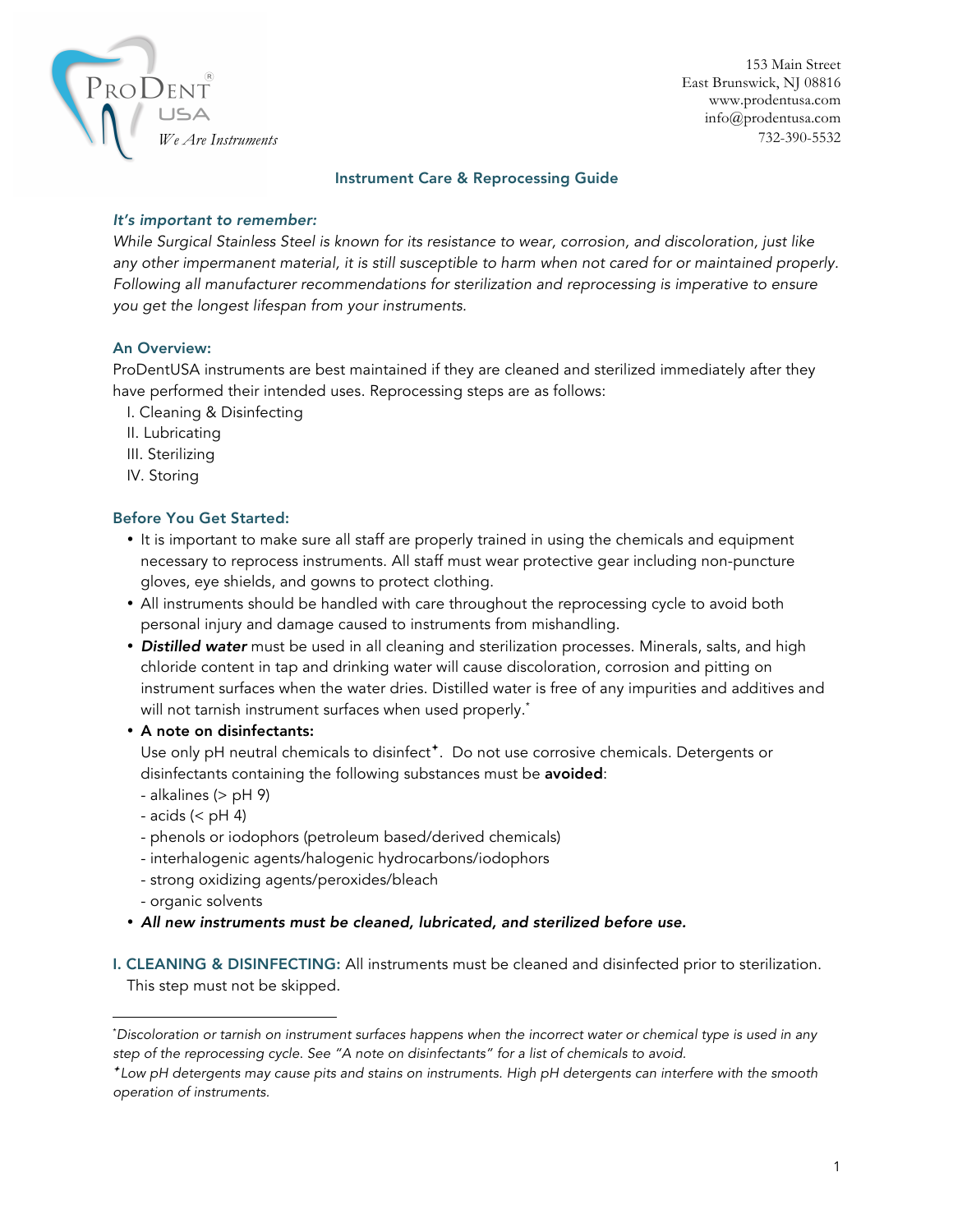- A. MANUAL CLEANING: Manual cleaning presents many hazards, as there is a greater risk of exposure to potentially dangerous materials. If no other cleaning method is available, staff should wear extra protective gear to manually clean instruments. Washing should be done low in a sink to ensure substances and contaminants do not splash.
	- 1) Immediately after use, remove organic materials by rinsing instruments with distilled water. Rinse should remove most blood, fluids, tissue, and debris.
	- 2) Immerse instruments completely in a disinfectant\* for 10-15 minutes, ensuring all hinged, jointed and clamped instruments are in an open position. Then rinse again.
	- 3) Using a stiff nylon brush, gently scrub instruments with a neutral detergent (pH7). Do not use steel wool or wire brushes, as these may cause instruments to corrode from metal to metal contact. Brush delicate instruments separately from general instruments. Make sure all serrated areas, grooves, hinges, joints, and hard to reach areas have been cleaned thoroughly.
	- 4) Check that all instrument surfaces are visibly clean and free from stains and organic materials.
	- 5) After scrubbing, rinse instruments thoroughly using distilled water\* . While rinsing, open and close hinged instruments, to make sure hinged areas are rinsed out.
	- 6) Dry instruments immediately and thoroughly, and inspect for functionality.
- B. ULTRASONIC CLEANING: Ultrasonic cleaning is not only safer but also more effective than manual cleaning, particularly for those instruments with hinges and moving parts. Protective gear must be worn throughout the ultrasonic cleaning process.
	- 1) Immediately after use, move contaminated instruments to the cleaning area. For best results, remove all materials like cements, composites, etc. at chairside before processing in the ultrasonic unit.
	- 2) Load instruments with hinges, joints, and clamps in the open position into sterilizing cassette or basket. Take care that instruments, particularly sharp blades and cutting edges, do not overlap or touch. Do not overload cassette, basket, or ultrasonic unit as this will result in improper cleaning.
	- 3) Fill the ultrasonic unit with rust inhibiting, general-purpose solution to the level indicated on the unit. This fluid *must* be prepared and changed daily to ensure your instruments' longevity is not compromised.
	- 4) Fully submerge prepared cassette or basket into fluid. Do not exceed a temperature of 40°C or 104°F, and keep the frequency of the unit at 35-60kHz. Wash instruments for full recommended cleaning cycle.
	- 5) Remove instruments from ultrasonic and rinse thoroughly with distilled water for at least 20 seconds per instrument.
	- 6) Dry instruments immediately and thoroughly and allow to cool.

 

- C. AUTOMATIC CLEANING: Of the three methods, automatic washing units are most efficient in cleaning and disinfecting. Protective gear must be worn throughout the automatic cleaning process.
	- 1) Immediately after use, move contaminated instruments to the cleaning area. For best results, remove all materials like cements, composites, etc. at chairside before processing in the washer unit.
	- 2) Load instruments with hinges, joints, and clamps in the open position into sterilizing cassette or

<sup>\*</sup> *Discoloration or tarnish on instrument surfaces happens when the incorrect water or chemical type is used in any step of the reprocessing cycle. See "A note on disinfectants" (pg. 1) for a list of chemicals to avoid.*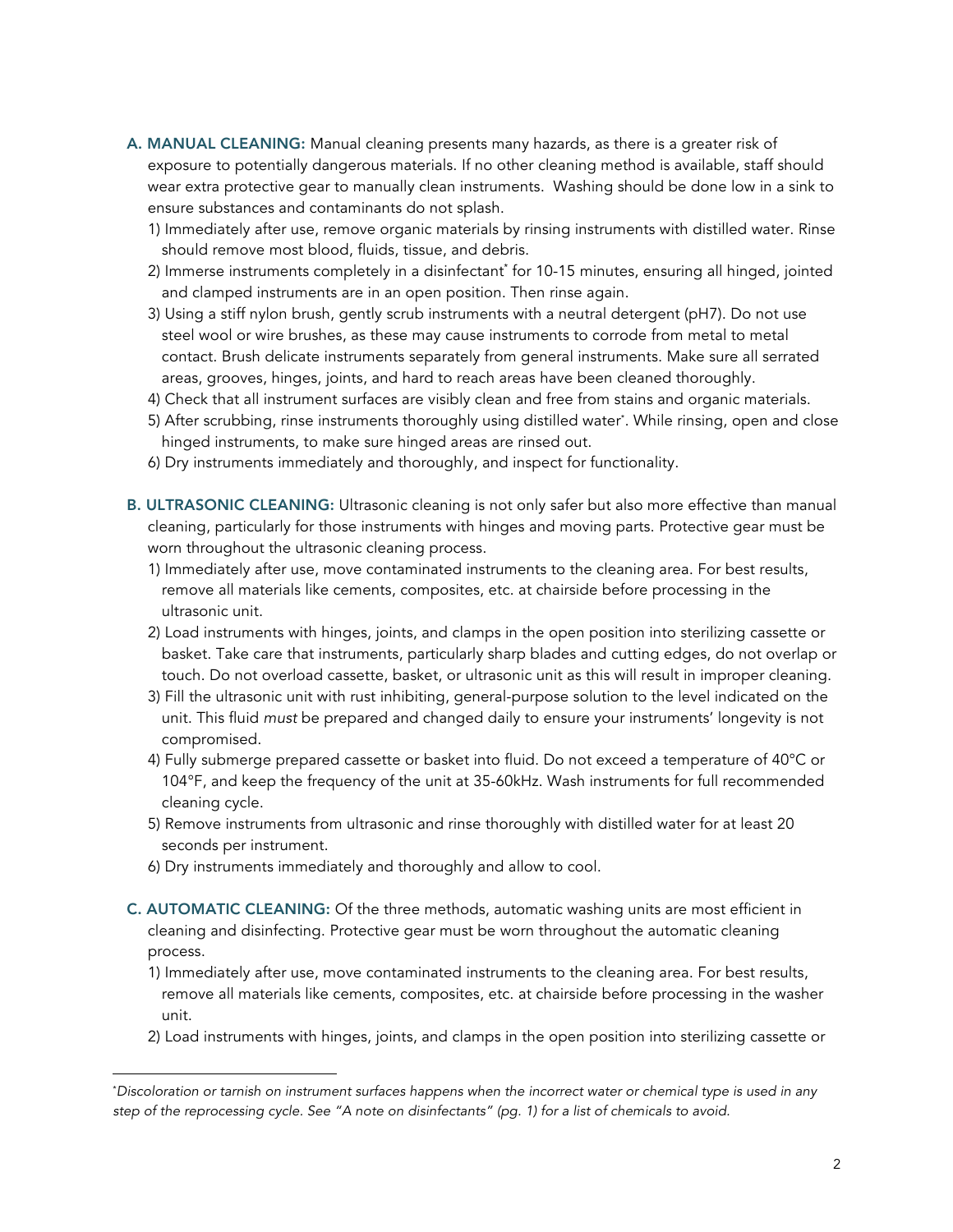basket. Take care that instruments, particularly sharp blades and cutting edges, do not overlap or touch. Do not overload cassette, basket, or washer unit as this will result in improper cleaning.

- 3) Ensure that correct cleaning solution is being used and begin the washing cycle. The recommended temperature for cleaning/disinfecting instruments in the automatic washer is 105°C or 221°F. Let the whole cycle run before removing instruments.
- 4) Remove instruments from washer unit and allow to cool.
- D. RESIDUE: All remaining residue *must* be wiped thoroughly before lubricating and sterilizing, as trapped residue will cause improper sterilization, discoloration, staining, or all of these.
- II. LUBRICATING: All hinged, jointed, and box-locked instruments with moving parts must be lubricated prior to sterilization.
	- A. LUBRICANTS: It is important to choose a lubricant that is water-soluble so as to allow steam to permeate for sterilization. Lubricants must be free of mineral and silicone oil as these oils trap microorganisms, preventing proper sterilization. The film created by these oils also adversely affects instruments' functionality. Thermally stable, synthetic lubricants with anti-corrosion agents are recommended.

#### B. LUBRICATING AND FUNCTIONALITY CHECK:

 

- 1) After instruments have cooled completely, apply lubricant to hinges and joints with care, opening and closing the joints and hinges as necessary to ensure the lubricant has properly coated the area.
- 2) Check for functionality at this time<sup>\*</sup>. Open and close all hinged, jointed, and clamped instruments to ensure they are working properly.
- 3) No rinsing is necessary after application. *(Except in cold sterilization processes. See Section III.C.2.)*
- C. LUBRICATING IN AN AUTOMATIC WASHER: Some automatic washers have a lubrication cycle built in. Be sure to choose the correct type of lubricant to use in the washer.
- III. STERILIZING: After instruments have been cleaned, disinfected, lubricated, and checked, they are ready to be sterilized. This step kills all microorganisms on instrument surfaces and, when performed properly, renders instruments ready to be used again.
	- A. AUTOCLAVING: Autoclave (steam sterilization) is the recommended method of sterilization for ProDentUSA *Siberian Stone™* Pliers and most other ProDentUSA instruments. The sterilizer and methods of steam sterilization (either Gravity-Displacement or Dynamic-Air-Removal) must comply with German Standard DIN EN 13060 Type B for wrapped, packaged, solid, hollow, and porous instruments.
		- 1) Use only distilled water in sterilizer. Dirty or impure water will create dirty steam resulting in staining and improper sterilization.
		- 2) Before loading instruments into sterilizer, ensure that all hinged, jointed, and clamped instruments are wrapped or packaged in the open position. Sterilizing closed instruments will

<sup>v</sup>*Do not perform functionality check until instruments are completely cool so as to avoid metal wear and abrasion, which can lead to corrosion.*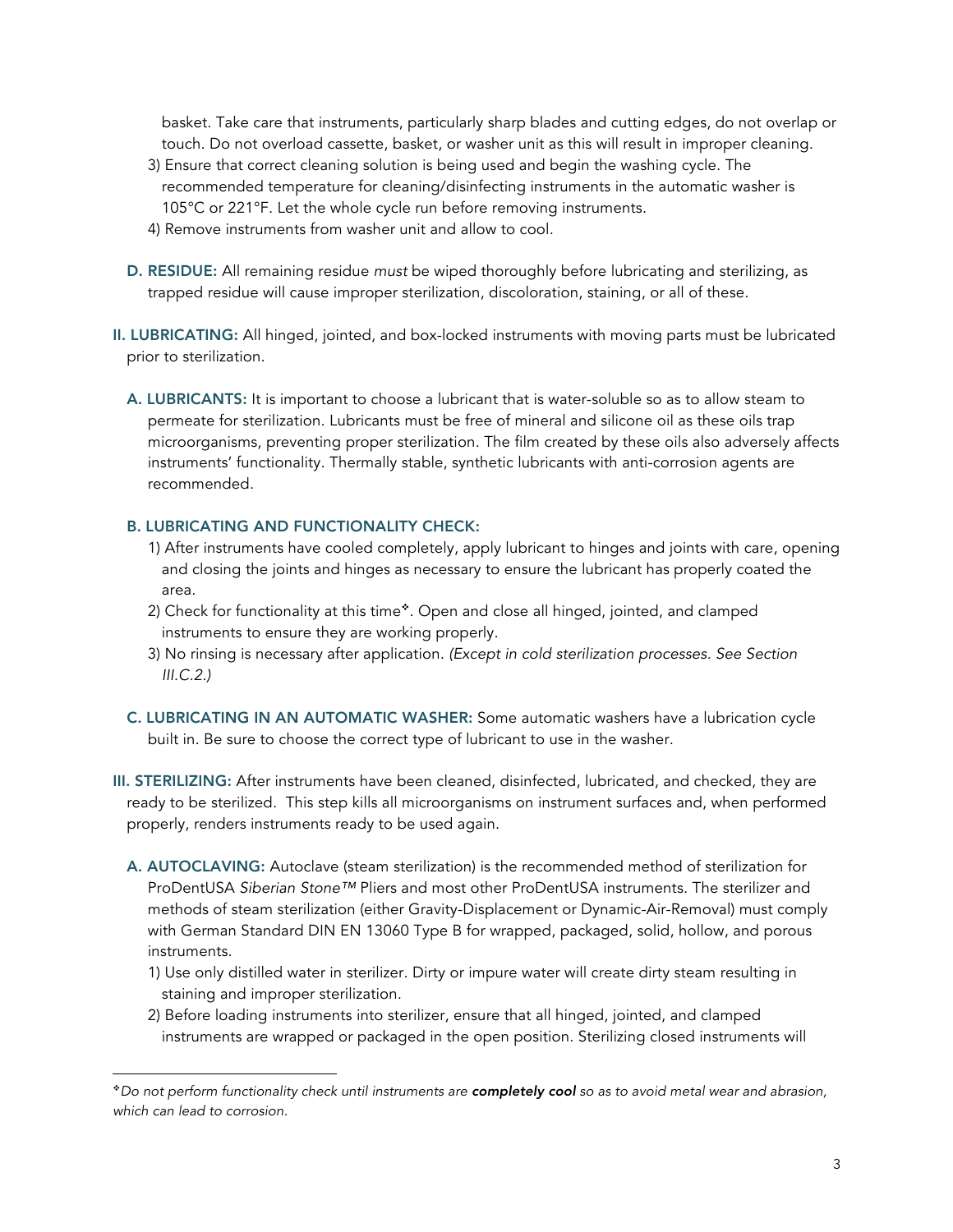result in cracked hinges due to heat expansion and improper sterilization as steam will not be able to permeate all surfaces of the instrument.

- 3) Place heavy instruments on the bottom of sets and position sets such that steam penetration is not hindered in any way. Do not overload cassette, tray, or sterilizer, as this will not allow full circulation of steam.
- 4) Follow sterilizer manufacturer instructions for cycle time and temperature. See table below for general sterilization parameters for the two types of steam sterilization. Follow all specified routine checks and maintenance regulations.

| $\frac{1}{2}$                                   |                     |  |  |
|-------------------------------------------------|---------------------|--|--|
| <b>Gravity-Displacement Steam Sterilization</b> |                     |  |  |
| Exposure time at 127°C<br>$(260^{\circ}F)$      | <b>Drying times</b> |  |  |
| 30 minutes                                      | Minimum 30 minutes  |  |  |
| <b>Dynamic-Air-Removal Steam Sterilization</b>  |                     |  |  |
| Exposure time at 132°C<br>(270°F)               | <b>Drying times</b> |  |  |
| 5 minutes                                       | Minimum 30 minutes  |  |  |

# Table 1: Autoclave Exposure Times and Drying Times

5) Do not remove instruments from autoclave until they are completely dry.

- B. DRY HEAT STERILIZATION: Dry heat sterilization uses oven-type heat to remove microorganisms from instrument surfaces. All dry heat sterilizer manufacturer instructions should be followed closely to ensure your instruments' longevity is not compromised.
	- 1) Follow manufacturer's packaging requirements for sterilization cycle. Instruments must be completely dry before dry heat sterilization, as water will interfere with the sterilization process.
	- 2) Make sure to load instruments into sterilizer properly.
	- 3) Maintain, but do not exceed 180°C or 356°F. Exceeding this temperature for even a brief time will compromise your instruments' hardness and functionality. See table below for general dry heat sterilization parameters.

|  |  | Table 2: Dry Heat Temperature and Exposure Times |  |  |  |
|--|--|--------------------------------------------------|--|--|--|
|--|--|--------------------------------------------------|--|--|--|

| Temperature                        | <b>Exposure Time</b> |
|------------------------------------|----------------------|
| $150^{\circ}$ C (300 $^{\circ}$ F) | 150 minutes          |
| 160°C (320°F)                      | 120 minutes          |
| 170°C (300°F)                      | 60 minutes           |
| 180°C (300°F)                      | 30 minutes           |

4) Never open the sterilizer unit during the sterilization cycle. Allow instruments to cool completely before removing them from the unit.

C. COLD STERILIZATION: Cold sterilization is the least efficient way to sterilize instruments because of how long the process takes and because of the chemicals that are used. It should only be used if instruments are not compatible with steam or dry heat sterilization. Cold sterilization should not be used for ProDentUSA *Siberian Stone™* pliers, but may be used for non-metal parts of instruments such as rubber tips and/or instruments with non-metal parts, such as luxators with silicon handles. 1) Ensure that all staff follow safety regulations for handling high-level disinfectants/sterilants. These